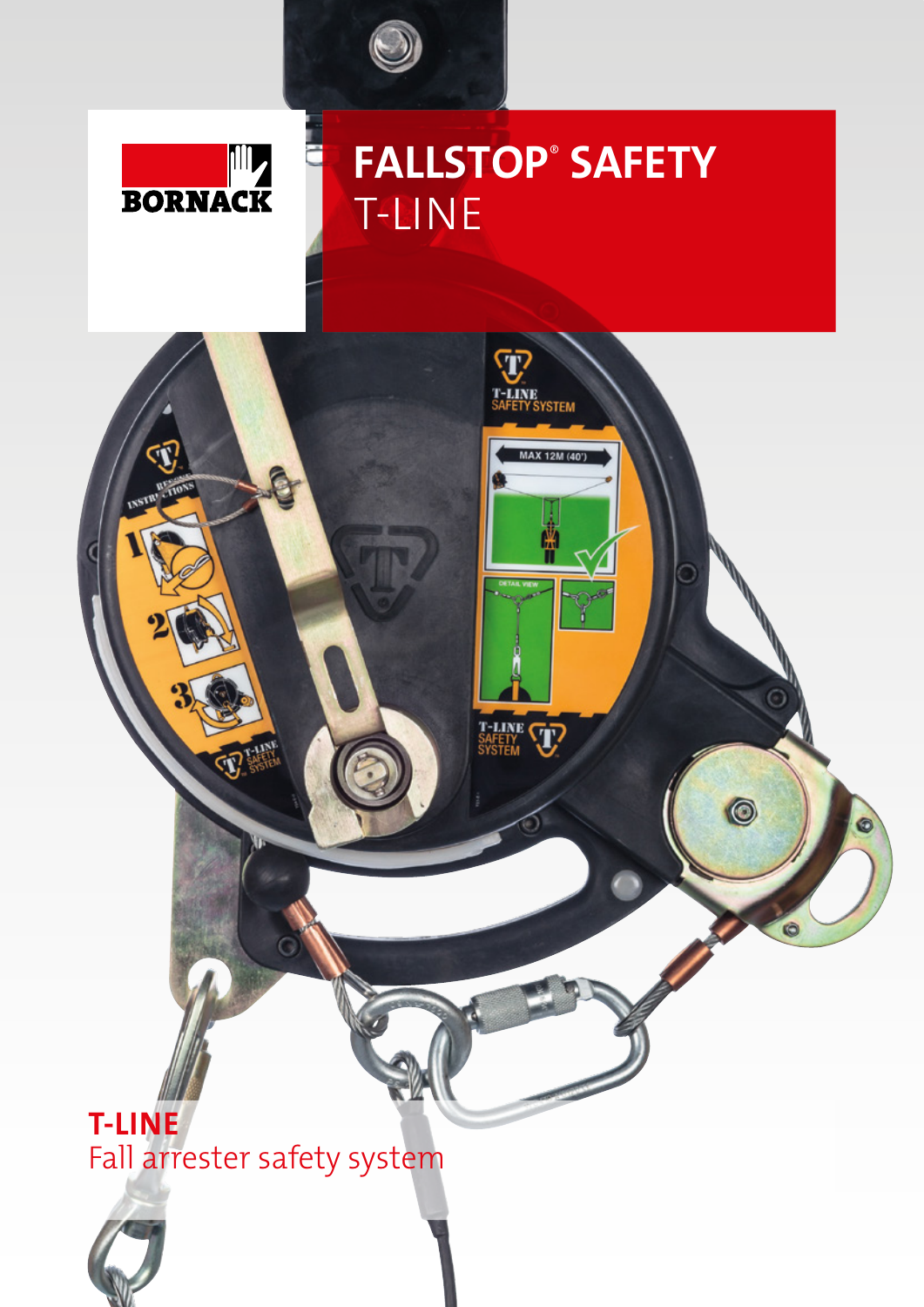## **FALLSTOP**® SAFETY T-LINE

### Automatically controlled fall arrester safety system and swinging falls

Allows unrestricted work at two levels with longer fall edges. The dual rope is arranged in a V-shape to prevent dangerous swinging falls in every work position. This ensures that the user does not suffer any injuries by banging into obstacles or hitting the floor after a fall. The T-LINE safety system is primarily designed for stationary installation.

#### **Features**

- T-LINE 12.0 m
- T-LINE 24.0 m
- With guide pulley and rigging plate

#### **Technical data**

- Installation length type 1: 12.0 m max.
- Installation length type 2: 24.0 m max. • Service life: 15 years is serviced
- regularly and if wear parts are replaced • Regular inspection: annually by an
- expert • Approval: CE type testing, tested
- according to EN 360
- Required strength: anchoring points: 10.0 kN in rope pull direction

#### **Examples**

- Taking samples on tank cars in the chemical industry
- Repairs and inspection on vehicle roofs
- Loading /unloading of commercial vehicles

A dual rope in a fall arrester is arranged in a V-shape and is connected to the rope access technician.

A centrifugally controlled safety catch blocks the rope drum after a fall and arrests the person reliably. A pre-loaded spring keeps both strands of the dual rope taut and prevents slack line. This leads to short arresting paths, which is an advantage especially in light of the limited heights of vehicles. The ascent from the ground to the working level is also continuously secured.

Thanks to an optionally integrated lifting function in the fall arrester, the person who has fallen can be easily lowered or lifted quickly and easily.

Previous standard safety systems comprised a horizontal rail with a carriage and a fall arrester. It was often not possible to use a system of this kind because there was no suitable subconstruction for attachment. Or a permanently installed continuous rail is not possible due to the existing installations or it would impede crane operations.

The T-LINE system only requires two load suspension points for installation.

Ready-to-use assembly by our subsidiary SAFEPOINT®.



Design of the T-LINE safety system.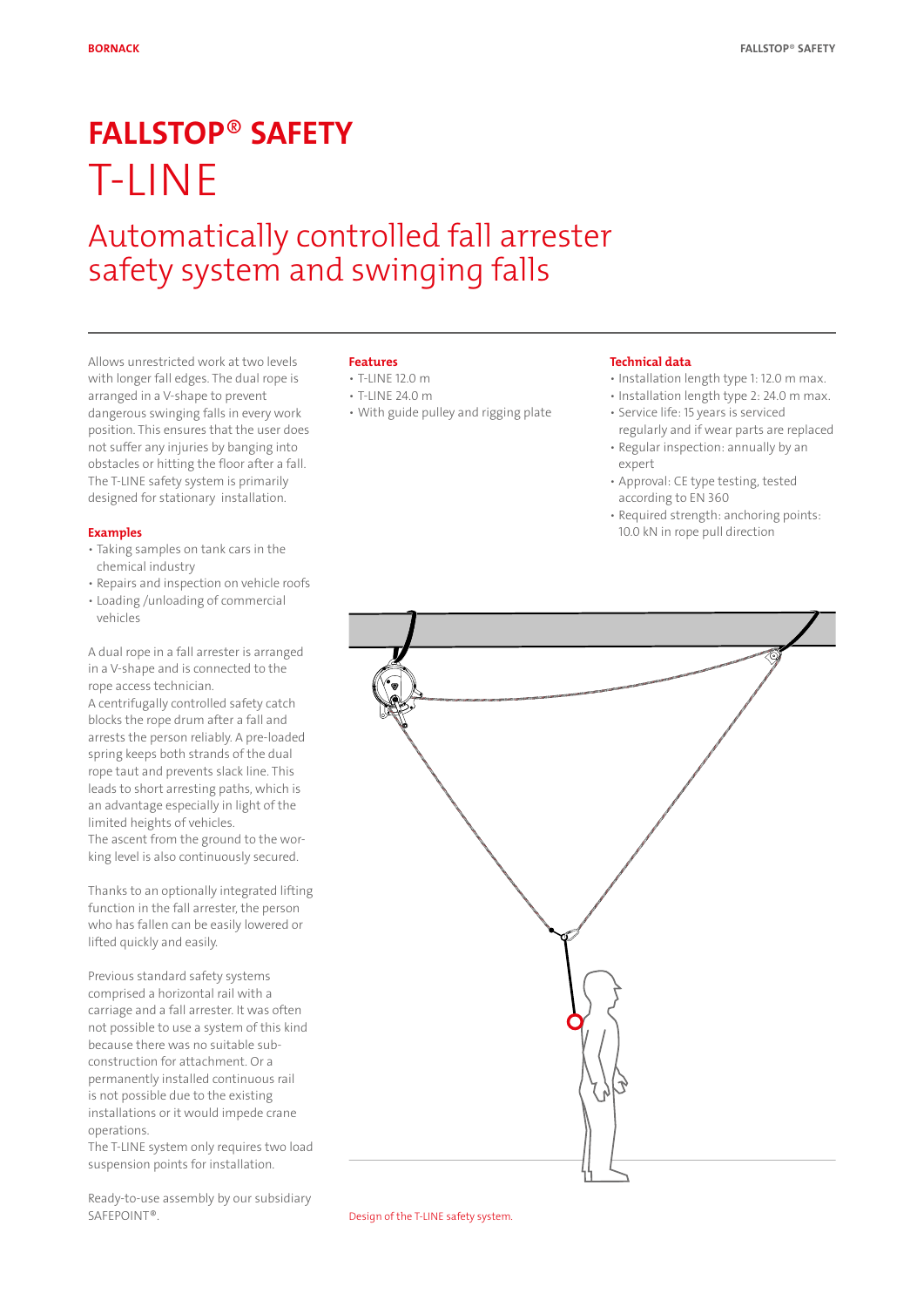